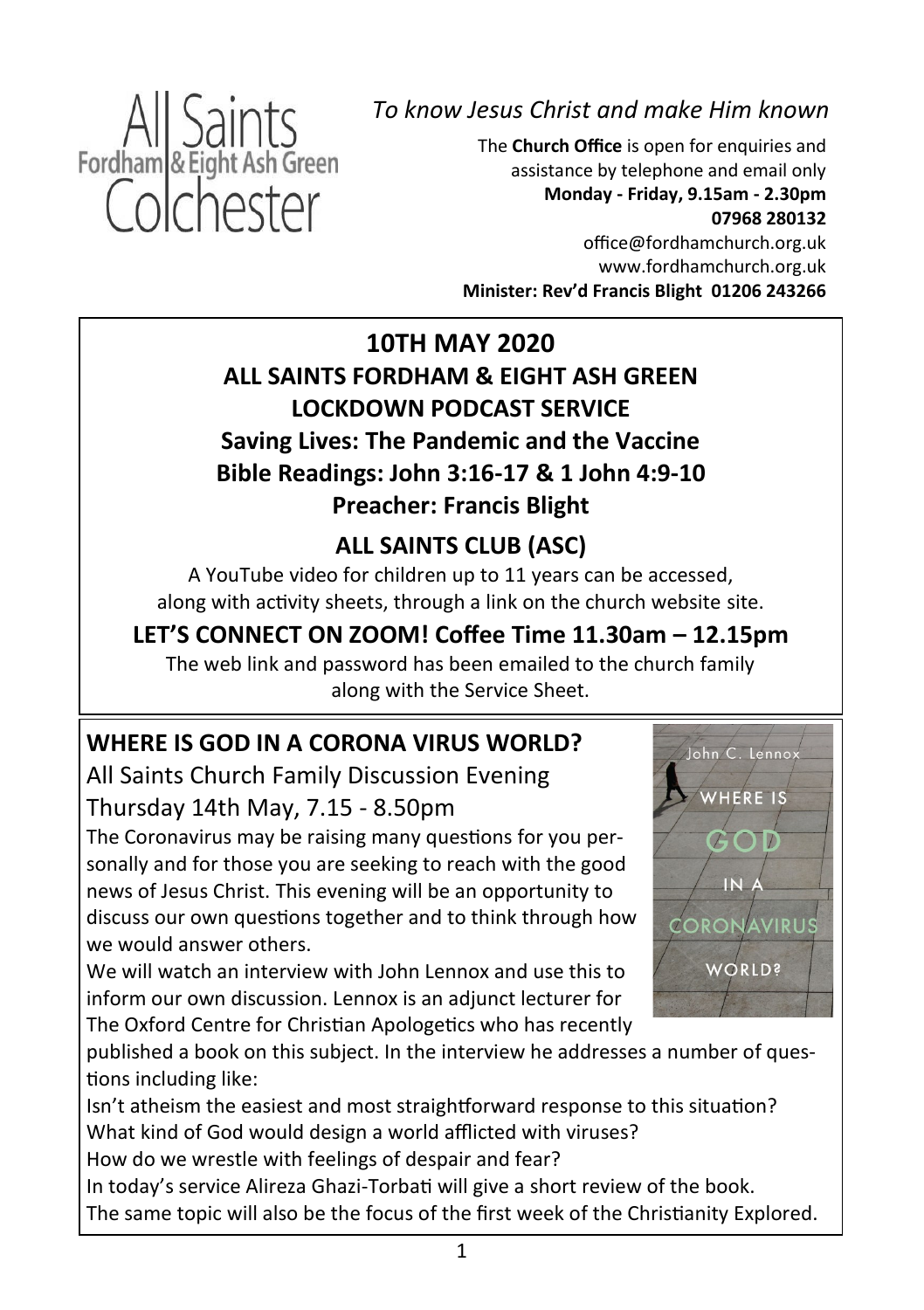## **AFFIRMATION OF FAITH**

Do you believe and trust in God the Father, source of all being and life, the one for whom we exist? *All:* **We believe and trust in him.**

Do you believe and trust in God the Son, who took our human nature, died for us and rose again? *All:* **We believe and trust in him.**

Do you believe and trust in God the Holy Spirit, who gives life to the people of God and makes Christ known in the world? *All:* **We believe and trust in him.**

This is the faith of the Church.

*All:* **This is our faith. We believe and trust in one God, Father, Son and Holy Spirit. Amen.**

## **JESUS' SUMMARY OF THE LAW**

Our Lord Jesus Christ said: The first commandment is this: 'Hear O, Israel, the Lord our God is the only Lord. You shall love the Lord your God with all your heart, with all your soul, with all you mind, and with all your strength.'

The second is this: 'Love your neighbour as yourself.' There is no other commandment greater than these. On these two commandments hang all the law and the prophets.'

*All:* **Amen. Lord have mercy and write these your laws in our hearts.**

## **CONFESSION**

O king enthroned on high, filling the earth with your glory: holy is your name, Lord God almighty. In our sinfulness we cry to you to take our guilt away, and to cleanse our lips to speak your word, through Jesus Christ our Lord. Amen

## **THE LORD'S PRAYER**

Our Father in heaven, hallowed be your name, your kingdom come, your will be done, on earth as in heaven. Give us today our daily bread. Forgive us our sins As we forgive those who sin against us. Lead us not into temptation but deliver us from evil. For the kingdom, the power and the glory are yours now and forever. Amen.

## **COLLECT PRAYER**

Almighty God, who through your only-begotten Son Jesus Christ have overcome death and opened to us the gate of everlasting life: grant that, as by your grace going before us you put into our minds good desires, so by your continual help we may bring them to good effect; through Jesus Christ our risen Lord, Amen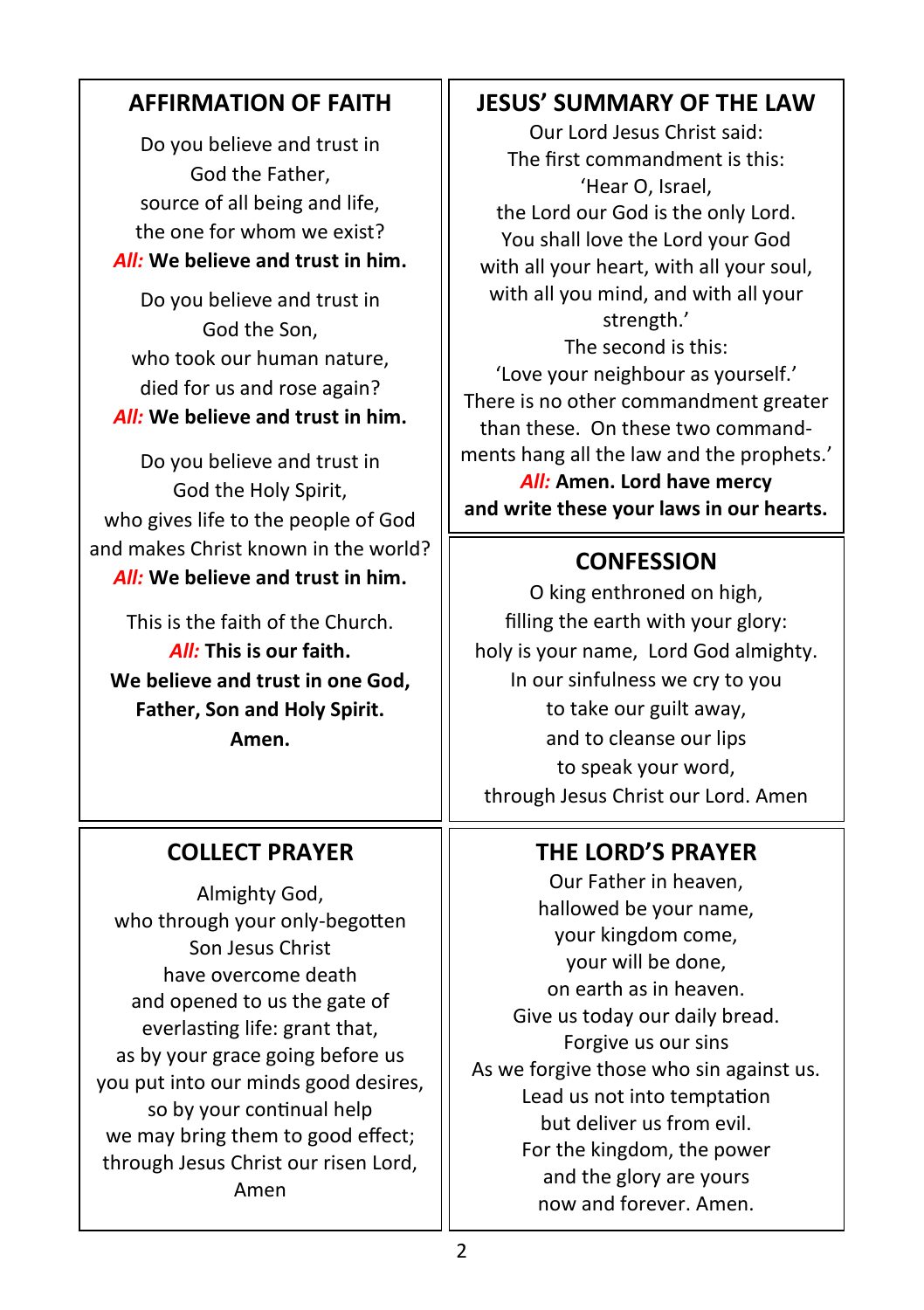#### **PRAISE IS RISING**

Eyes are turning to You, we turn to You. Hope is rising hearts are yearning for You, we long for You. 'Cause when we see You, we find strength to face the day; in Your presence all our fears are washed away, washed away.

 *Hosanna, hosanna, You are the God who saves us, worthy of all our praises. Hosanna, hosanna, come have Your way among us, we welcome You here Lord Jesus.*

Hear the sound of hearts returning to You, we turn to You. In Your kingdom broken lives are made new, You make us new. 'Cause when we see You, we find strength to face the day; in Your presence all our fears are washed away, washed away.

> Paul Baloche & Brenton Brown 2006 Integrity Hosanna! Music/Integrity Music Europe [https://www.youtube.com/watch?](https://www.youtube.com/watch?v=VMBDWG9tseU) [v=VMBDWG9tseU](https://www.youtube.com/watch?v=VMBDWG9tseU)

### **THE BLESSING**

The Lord bless you And keep you Make his face shine upon you And be gracious to you The Lord turn his Face toward you And give you peace

*Amen, Amen, Amen*

May his favour be upon you And a thousand generations And your family and your children And their children and their children

May his presence go before you And behind you and beside you All around you and within you He is with you he is with you

In the morning in the evening In your coming and your going In your weeping and rejoicing He is for you, He is for you He is for you, He is for you

"The Blessing" words and music by Chris Brown, Cody Carnes, Kari Jobe and Steven Furtick. Copyright © 2020 Administered by Capitol CMG Watch it sung by members of 65 UK churches during the lockdown. [https://www.youtube.com/watch?](https://www.youtube.com/watch?v=PUtll3mNj5U&list=RDPUtll3mNj5U&start_radio=1&t=0) [v=PUtll3mNj5U&list=RDPUtll3mNj5U&start\\_radio=1&t=0](https://www.youtube.com/watch?v=PUtll3mNj5U&list=RDPUtll3mNj5U&start_radio=1&t=0)

> You are the Shepherd King You lead us by still waters Hallelujah, You are Saviour You are my only hope Your kindness is my friend In Your presence You restore us

#### *Jesus, You are stronger...*

You are the way, the truth and the life You are my joy and my salvation Stood in my place, taking my shame Upon Your shoulders

What A Saviour (Atoning Sacrifice)" Words and Music by Jeremiah Jones Copyright © 2009 Fair Trade Global Songs (Admin. by Song Solutions. Used By Permission. CCLI Licence No. 287994

# **WHAT A SAVIOUR**

Atoning sacrifice Keeper of this life Hallelujah, You are Saviour Beginning and the end Forgiver of my sin By Your mercy You have saved us

*Jesus, You are stronger More than any other Hallelujah, what a Saviour Jesus, You are higher My souls deepest desire Hallelujah, You are Saviour*

3 [https://www.youtube.com/watch?v=\\_azj778Cle0](https://www.youtube.com/watch?v=_azj778Cle0)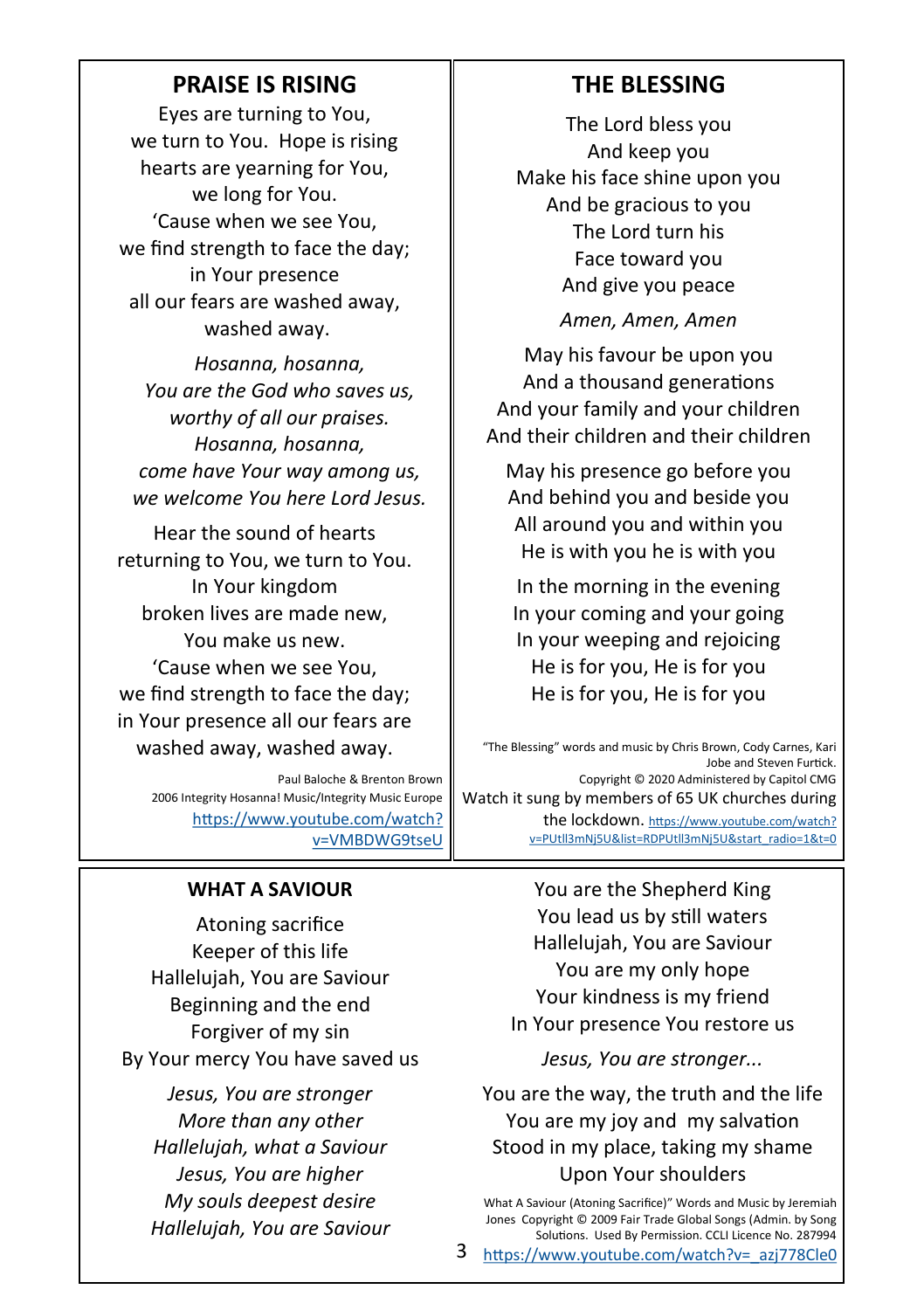# **PODCAST TEACHING Saving Lives: The Pandemic and The Vaccine**

**2. A …………………………… Pandemic: ………….**

| John 3.16-17                                    | 1 John 4.9-10                                     |
|-------------------------------------------------|---------------------------------------------------|
| <sup>16</sup> For God so loved the world that   | <sup>9</sup> This is how God showed his love      |
| he gave his one and only Son, that              | among us: he sent his one and only                |
| whoever believes in him shall not               | Son into the world that we might                  |
| perish but have eternal life. <sup>17</sup> For | live through him. <sup>10</sup> This is love: not |
| God did not send his Son into the               | that we loved God, but that he                    |
| world to condemn the world, but to              | loved us and sent his Son as an                   |
| save the world through him.                     | atoning sacrifice for our sins.                   |

**3. God's Loving …………………….. is to Save Lives for ………………… ……...**

**4. God's Vaccine for ……….: ……………. in ……. ……. as your** 

**………………………….. ……………………….**

…….. ONE …………

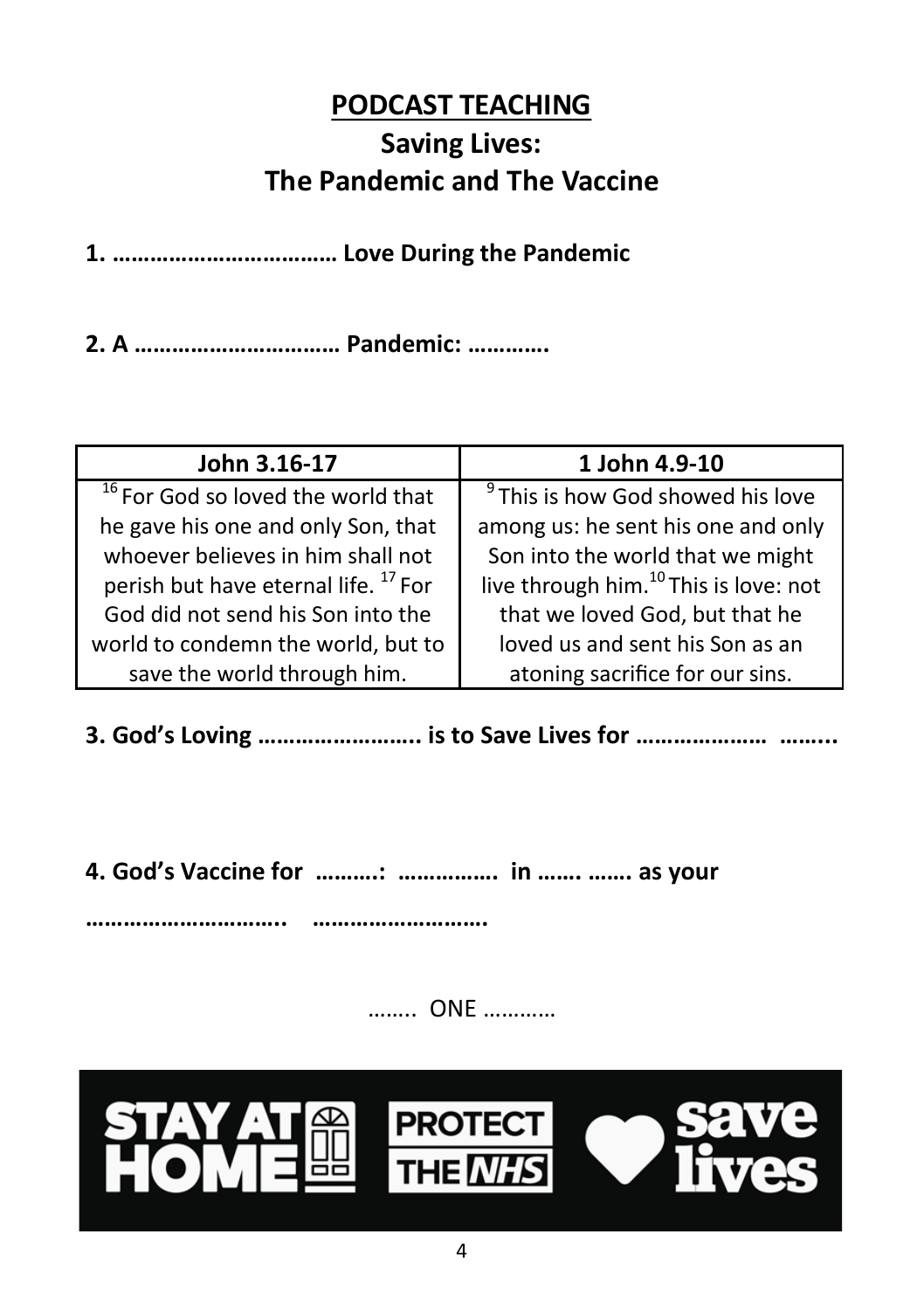# **THIS WEEK**

**BIRTHDAY WISHES go** to **Luca Farruggio** this week, who will be 12 on the **16th May. Congratulations to you and have a wonderful day!!**

#### **APPOINTING A NEW BISHOP OF CHELMSFORD**

A committee has been convened to oversee the process for appointing a new bishop for our diocese. How this process works is explained on the following website [https://](https://www.chelmsford.anglican.org/our-next-bishop)

[www.chelmsford.anglican.org/our](https://www.chelmsford.anglican.org/our-next-bishop)-next-bishop One of the key roles of the committee is to organise a diocese wide consultation, open to our own

church, church groups, the wider church community and individuals. **This consultation will open on the 11 May and run until 4 July.** The website also includes prayer resources, explains how you can have your say through the consultation and what you can do to help prepare for the consultation. Please make use of these resources and pray for wisdom for those on the committee and our own church leaders, that they will be open to discern God's will in this important decision.

**SAFEGUARDING TRAINING** If you would like to take advantage of this imposed isolation and allocate an hour or two to complete your safeguarding training! Then you can access the Basic Awareness (C0) and Foundation Safeguarding Training (C1) through the following link [ttp://www.cofelearning.org/index.html](http://www.cofelearning.org/index.html) . You will be required to register and will need the Parish Code which is: 20.13





**Help Identify the Next Bishop of Chelmsford** 

See how you can help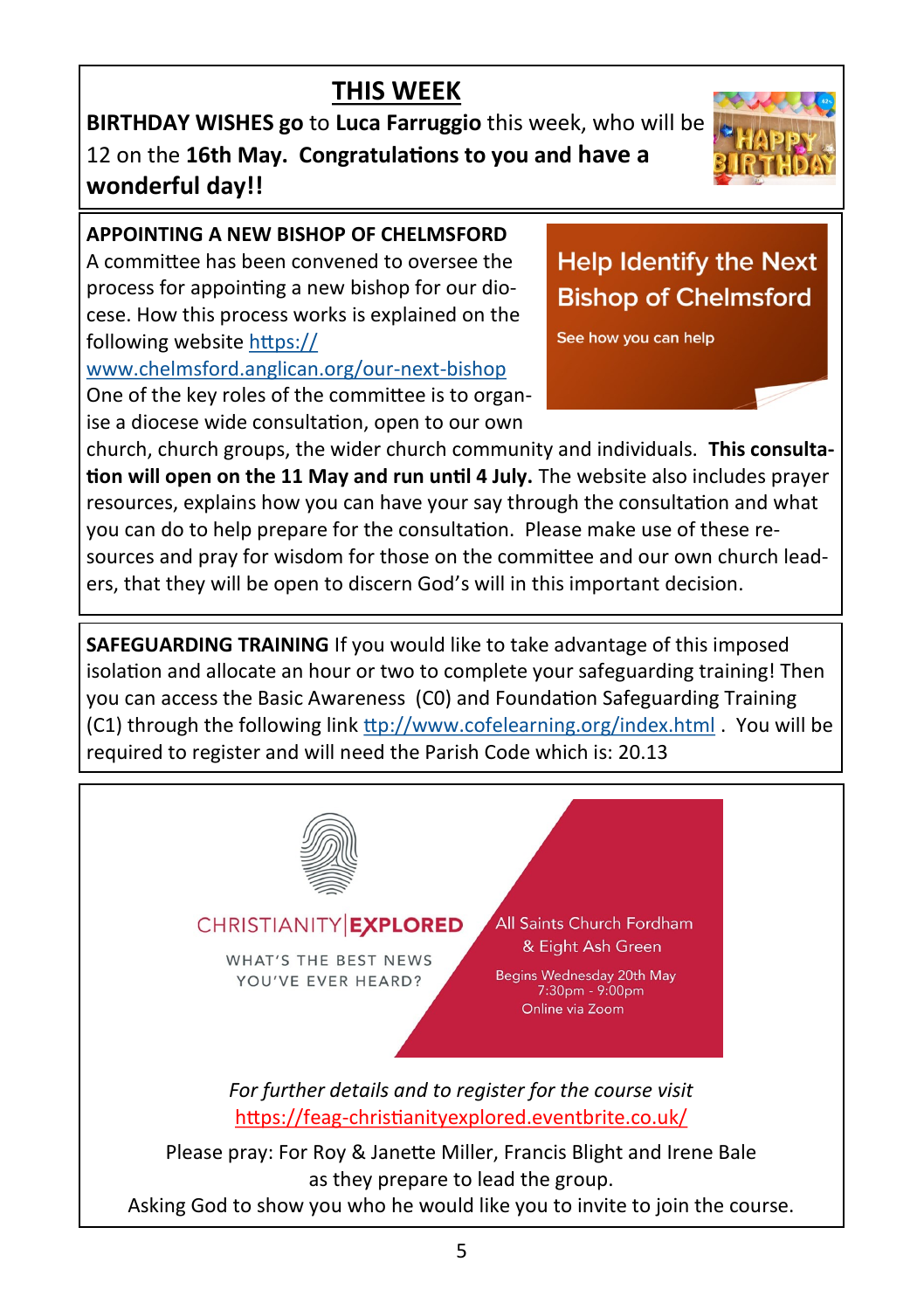## **FAMILY NEWS**

**DAPHNE HARVEY** It is with sadness that we announce the death of church member **Daphne Harvey** last Friday 24<sup>th</sup> April aged 95. She moved to Ponders Road in Fordham village in 1988 and lived in the village for 20 years before moving to Cheviot nursing home. Francis has been asked by her daughter Rosie to take the funeral service at the Colchester crematorium on 27<sup>th</sup> May. Only close family may attend due to social distancing and it is anticipated that the service will be livestreamed. When all restrictions have been lifted it is hoped to have a celebration service after which her ashes will be interred at Fordham Church. Further details to follow.

**ALL SAINTS CARE TEAM** We encourage everyone who can help others to let their family, friends and neighbours know they are available whilst following government advice. If you need any help with shopping, collecting medication or would value pastoral support and prayer, please contact a member of the church care team: Lynda Grote (co-ordinator) 07969 688710 or 01206 211384, Georgina Blight (coordinator) 01206 621576, Bill Roberts 01206 826927, Janette Miller 01206 421039, Shirley Hodges 01206 512381 or 07517 878782, Grace Kerr 07881 822432 & Lesley Southern 07895 074049.

# **GIVING TO ALL SAINTS FORDHAM AND EIGHT ASH GREEN**

If you would like details of how to support the ministry of our church financially, or you have any questions about giving, please speak to our treasurer Roger Miles on 01206 396477 or email him at *[r.j.miles@talktalk.net](mailto:r.j.miles@talktalk.net)*

For those of you who currently make their giving by cheque or cash it would be really helpful if you could switch to giving electronically. Our Bank details are:

Sort Code 20-22-67 Account No. 20369047 Account name: Fordham and Eight Ash Green Parochial Church Council.

For those who are unable to do this could please send your cheque by post to Roger Miles at 10 Anchor End, Mistley, Manningtree, CO11 1UB (instead of the church office). Please make cheques payable to FEAGPCC.

Thank you for continuing to give to the work of the Gospel here as part of your discipleship in these difficult days.

**BENEVOLENT FUND** The All Saints FEAG PCC has opened a Benevolent Fund in response to the Covid-19 lockdown. The purpose is to help if someone within the church family is severely financially impacted during lockdown and is unable to obtain support from the State or their biological family (Acts 2.45, Acts 4:34-35). If you would like to contribute, please make payments to the above bank account marking your payment *Benevolent Fund.*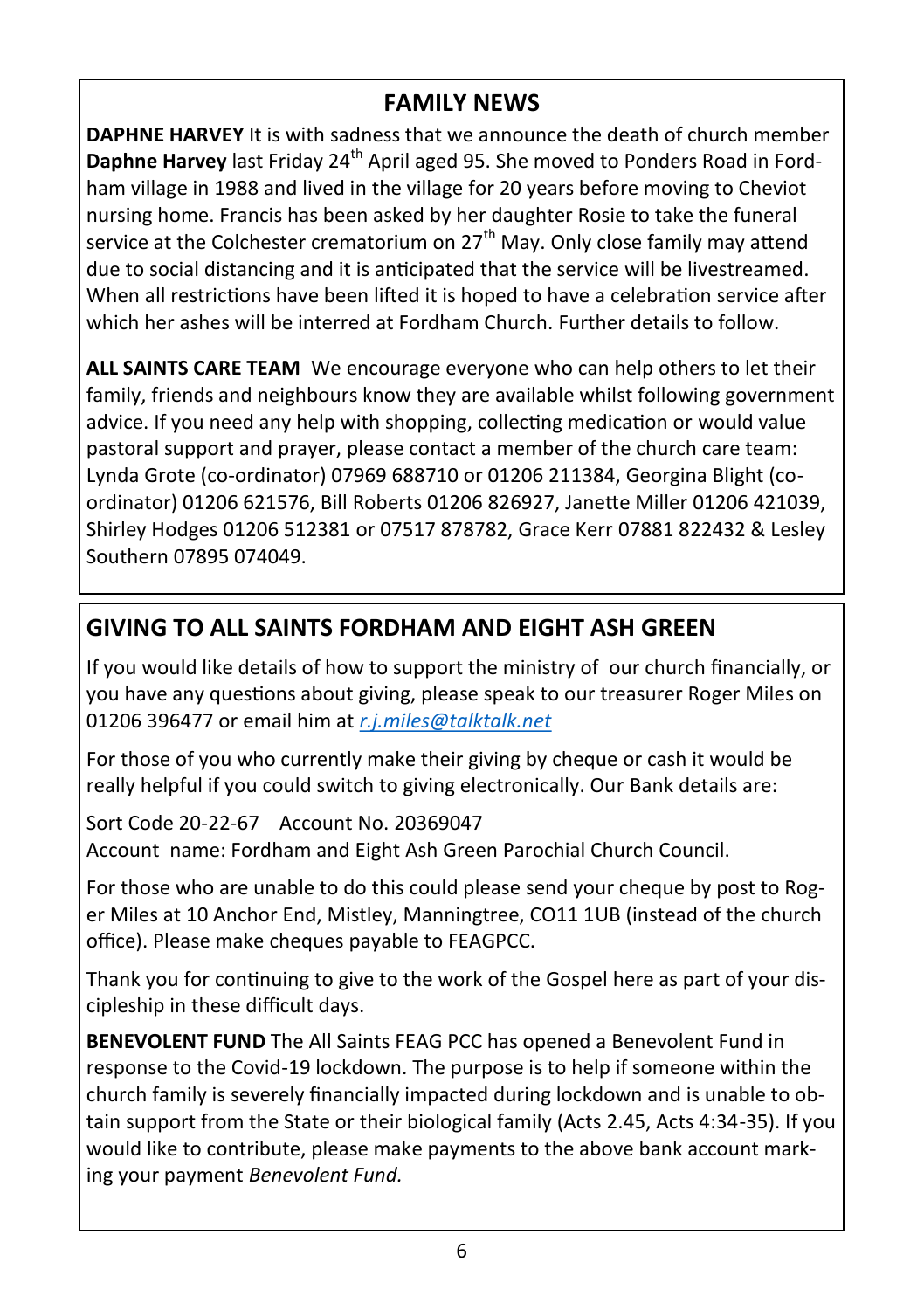# **SUPPORTING THE COLCHESTER FOODBANK**

Part of the Trussell Trust Foodbank Network [www.colchester.foodbank.org.uk](http://www.colchester.foodbank.org.uk)



During the current Covid-19 crisis Colchester Foodbank is

three times busier than normal (their busiest time ever). Colchester Foodbank is a charity that provides emergency food parcels to individuals and families who find themselves in sudden crisis. To qualify for help people must be referred by a professional from a partner organisation (Social Services, One Support, Community Mental Health Team, Citizens Advice Bureau and Age UK). they also work with Churches, Schools and GP surgeries.

You can support the foodbank to help local families by donating **food, toiletries, or gifts of money however small or big the donation**. Food donations can be left in the appropriate basket at most supermarkets or delivered to their site at 33 Moorside Business Park, CO1 2ZF. Donations of money can be made via their website.

#### **Current Food Bank Priorities:**

*Tinned potatoes, Tinned tomatoes, Tea bags (box of 80s), Long life milk or fruit juice cartons, Tins of soup/fish/fruit, Jars of jam/pasta sauce, Tinned Custard or Rice pudding, Small bags of rice or pasta, Baby food, Packets of biscuits.*

#### **Other items needed:**

*Toilet Rolls, Deodorant (masculine/feminine/unisex), Small washing capsules/tablets/pods/liquid/powder, Shaving gel/cream/foam, Nappies (especially size 3-6), Washing up liquid, Razors, Shampoo, Shower gel, Bars of soap/liquid soap, Box of tissues.*

Churches throughout the UK play a crucial role in the Trussell Trust Foodbank Network, and we are hugely grateful for the generous support they provide – providing venues, volunteers, food, and financial donations that make this vital work possible. We celebrate the way in which Christians from different churches come together with people of all faiths and none to make a difference in their communities through food banks.

We know that, like us, churches will be concerned to protect the health of their communities by taking steps to reduce the spread of Coronavirus (COVID-19). At the same time, we know they will share our belief that those who have the least resources to cope with this crisis must not be forgotten at this time.

The latest government advice explains that food banks can legally continue operating, provided we follow social distancing rules, because our work qualifies us as key workers 'caring for the vulnerable.

#### **Challenges**

Some of the specific challenges we face as a result of the spread of Coronavirus (COVID-19) are:

A significant proportion of our 28,000+ volunteers are older people, many of